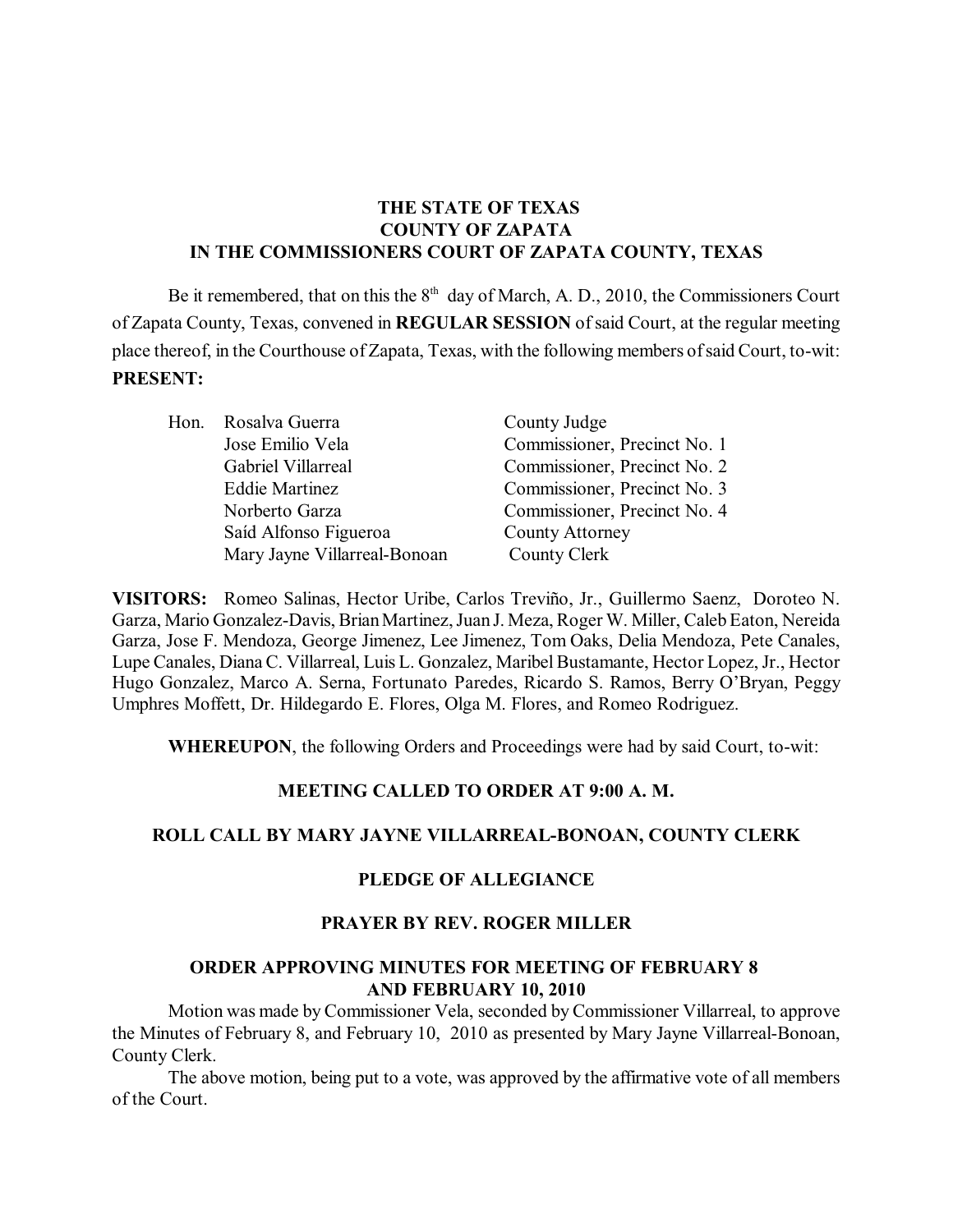#### **COMMUNICATIONS**

Dr. Edmundo Garcia, Zapata County Medical Group, presented Commissioners' Court his monthly report. He stated that they had seen 854 patients in the month of February. Dr. Garcia reported that Dr. Ricardo Cigarroa may be coming to Zapata every Wednesday. Doctors are currently paying a nominal amount of rent per month. (Report attached for the record.)

Judge Rosalva Guerra congratulated the winning candidates of the 2010 Democratic Primary Election. She also congratulated the County Fair Association for the successful fajita cook off and car show which took place this past weekend. She also congratulated the Zapata Visitor's Bureau for their success on the dog show and the Zapata Chamber of Commerce for the Winter Texan Appreciation Day event.

Commissioner Vela advised the Court that Conoco Philips held an awards ceremony and Zapata County was given \$35,000 in grant monies.

Dr. and Mrs. Hildegardo Flores addressed the Court regarding their concern on item #13 in which pens and a dipping vat for livestock would be constructed East on Hwy. 16 near their home. They stated that chemicals used in dipping vat might cause a health hazard being that there is a main waterline in the area. They asked Commissioners' Court to vote against said item.

Dr. Flores also expressed his concerns regarding the cracks in floor ofthe museum. He stated that the placement of carpet would enhance the acoustic sound of the auditorium.

#### **DEPARTMENTAL REPORTS**

Luis Lauro Gonzalez, Zapata County Tax Assessor/Collector, reported that the tax office collected \$553,464.83 for the month of February, at a rate of 95%. Also collected were \$23,967.68 in Hotel Motel Tax funds.

Romeo Salinas, Zapata County Treasurer, presented Commissioners' Court with a written Treasurer's Report. (Report attached for the record.)

Caleb Eaton, Zapata County Extension Agent, presented Commissioners' Court with a written report. (Report attached for the record.)

#### **ORDER ADOPTING JURY QUALIFICATION PLAN RECOMMENDED BY DISTRICT JUDGE**

Motion was made by Commissioner Garza, seconded byCommissioner Villarreal, to approve a Jury Qualification Plan recommended by the District Judge in accordance with Section 62.01 and 62.011 of the Texas Government Code and 35.03 of the Texas Code of Criminal Procedures as requested by Hon. Judge Joe Lopez and Dora Ramos, District Clerk.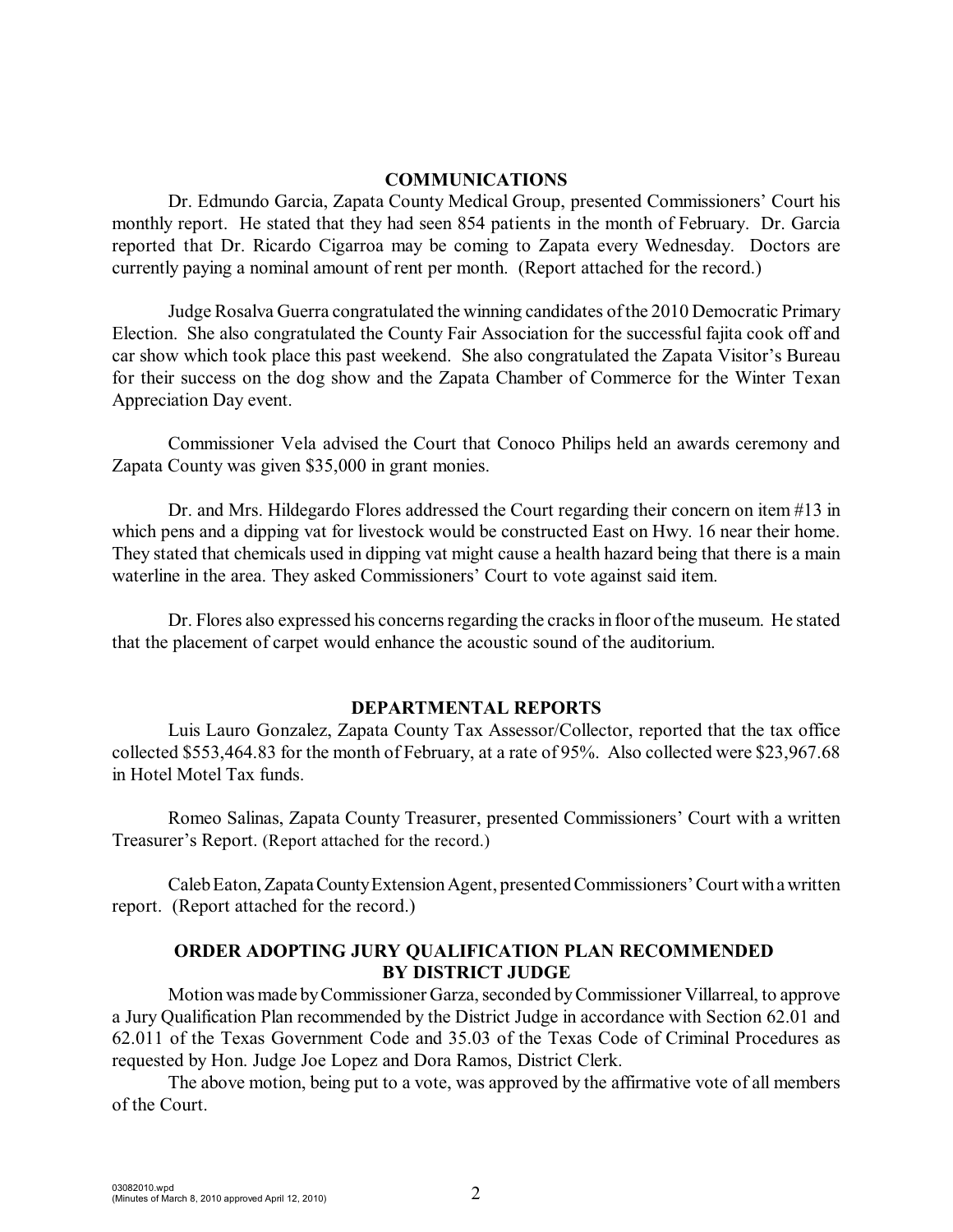#### **ORDER APPROVING INVOICES**

Motion was made by Commissioner Martinez, seconded by Commissioner Garza, to approve invoices, with corrections, as presented by Doroteo N. Garza, County Auditor.

The above motion, being put to a vote, was approved by the affirmative vote of all members of the Court.

#### **MONTHLY BUSINESS REPORT OF ZAPATA COUNTY ECONOMIC DEVELOPMENT CENTER**

Peggy Umphres Moffett, ZCEDC President, gave monthly report for the Zapata County Economic Development Center

### **ORDER APPROVING USE OF ZAPATA COUNTY PAVILION ON APRIL 9, 2010 FOR FUND-RAISER DANCE TO BENEFIT MARIACHI HALCON**

Motion was made byCommissioner Vela, seconded by Commissioner Villarreal, to approve use of the Zapata County Pavilion on April 9, 2010 for a fund-raiser dance to benefit the Mariachi Halcon as requested by Maribel Bustamante, Mariachi Booster President.

The above motion, being put to a vote, was approved by the affirmative vote of all members of the Court.

### **ORDER APPROVING PROCLAMATION FOR DEVELOPMENTAL DISABILITIES AWARENESS MONTH**

Motion was made by Commissioner Garza, seconded by Commissioner Villarreal, to approve a Proclamation for Developmental Disabilities Awareness Month as requested by Cindy Buruato, Border Region MHMR.

The above motion, being put to a vote, was approved by the affirmative vote of all members of the Court.

## **ORDER APPROVING HIRING INDIVIDUAL TO MAINTAIN ZAPATA COUNTY LITTLE LEAGUE FIELD AND PAINT REQUIRED LINES BEFORE GAMES**

Motion was made by Commissioner Martinez, seconded by Commissioner Garza, to approve hiring of an individual to maintain the Zapata County Little League Field and paint required lines before games as requested by Commissioner, Norberto Garza, Pct. 4.

The above motion, being put to a vote, was approved by the affirmative vote of all members of the Court.

#### **ORDER APPROVING PURCHASE OF GRAPPLE - 2009 PETERBUILT 335**

Motion was made by Commissioner Garza, seconded by Commissioner Martinez, to approve purchase of a Grapple - 2009 Peterbuilt 335 from Rush Trucking Center for \$106,158.00 as requested by Commissioner, Norberto Garza, Pct. 4.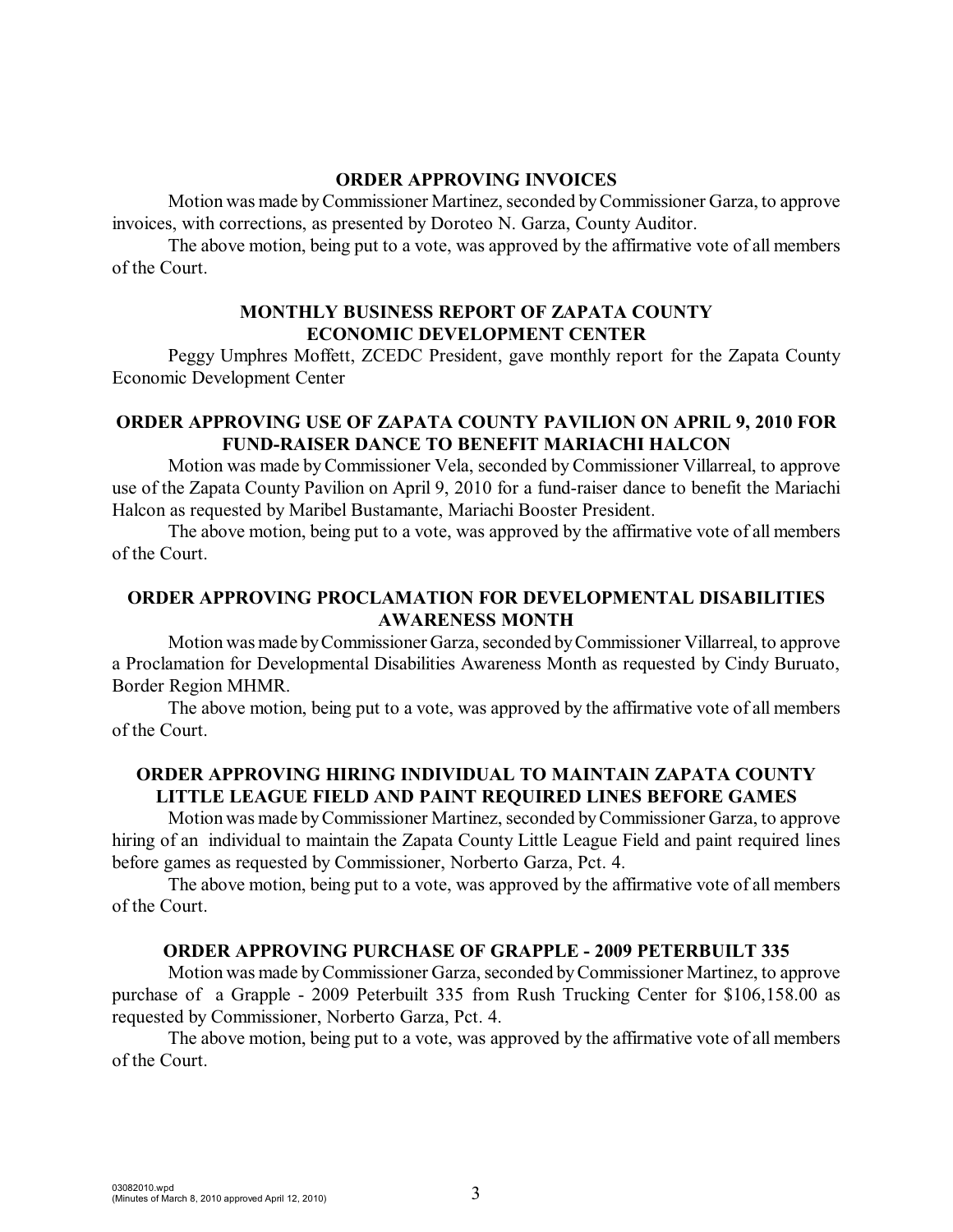# **DISCUSSION TO LEASE 1 ACRE TRACT OF LAND LOCATED EAST ON HWY. 16 FOR 25 YEARS TO CONSTRUCT PENS AND DIPPING VAT FOR LIVESTOCK**

Motion was made byCommissioner Villarreal, to approve to lease a one (1) acre tract of land located East on Hwy. 16 for 25 years. Land will be used to construct pens and dipping vat for livestock. Zapata County will make a one time payment of \$5,000.00 to be paid out of Royalty Fund (10-370-901) and at the end of the lease, land and improvements will be returned to Lessor, Leonardo Flores, if Lessor and Lessee fail to renegotiate another lease as requested by Commissioner Gabriel Villarreal, Pct. 2.

Motion died for lack of a second.

## **ORDER APPROVING INSTALLATION OF BACKFLOW TRAP AT SOUTH ELEMENTARY SCHOOL DUE TO UNFITTED SEWER CONNECTION INSTALLED BY SCHOOL BUILDER/CONTRACTOR**

Motion was made by Commissioner Garza, seconded by Commissioner Martinez, to approve installation of backflow trap at the South Elementary School due to an unfitted sewer connection installed by the school builder/contractor as requested by Commissioner Jose Emilio Vela, Pct. 1.

The above motion, being put to a vote, was approved by the affirmative vote of all members of the Court.

# **ORDER APPROVING RE-ADVERTISING FOR HIRING OF STATE CERTIFIED CDL DRIVERS FOR ZAPATA COUNTY TRANSPORTATION GRANT**

Motion was made by Commissioner Garza, seconded by Commissioner Martinez, to table this item. However, after further discussion of this item, the motion to table was withdrawn by Commissioner Garza and Martinez.

Motion was made by Commissioner Vela, seconded by Commissioner Martinez, to approve re-advertising for hiring of State Certified CDL drivers for Zapata County Transportation Grant at a rate of \$13.50 per hour as requested by Commissioner Jose Emilio Vela, Pct. 1.

The above motion, being put to a vote, was approved by the affirmative vote of all members of the Court.

## **ORDER TO FILE INJUNCTION TO HALT CONSTRUCTION OR OPERATIONS OF ANY SLOT MACHINE BUSINESS (CASINO) IN RESIDENTIAL AREA OF FALCON, TEXAS**

Motion was made by Commissioner Vela, seconded by Commissioner Martinez, to file an injunction to halt construction or operations of any slot machine business (casino) in the residential area of Falcon, Texas as requested by Commissioner Jose Emilio Vela, Pct. 1.

The above motion, being put to a vote, was approved by the affirmative vote of all members of the Court.

# **ORDER APPROVING INSTALLATION OF CARPET FOR ZAPATA COUNTY MUSEUM**

Motion was made byCommissioner Vela, seconded byCommissioner Garza, to approve the installation of carpet for the Zapata County Museum, in an amount not to exceed \$10,000.00, payable from the Museum Construction Fund, as requested by County Judge Rosalva Guerra.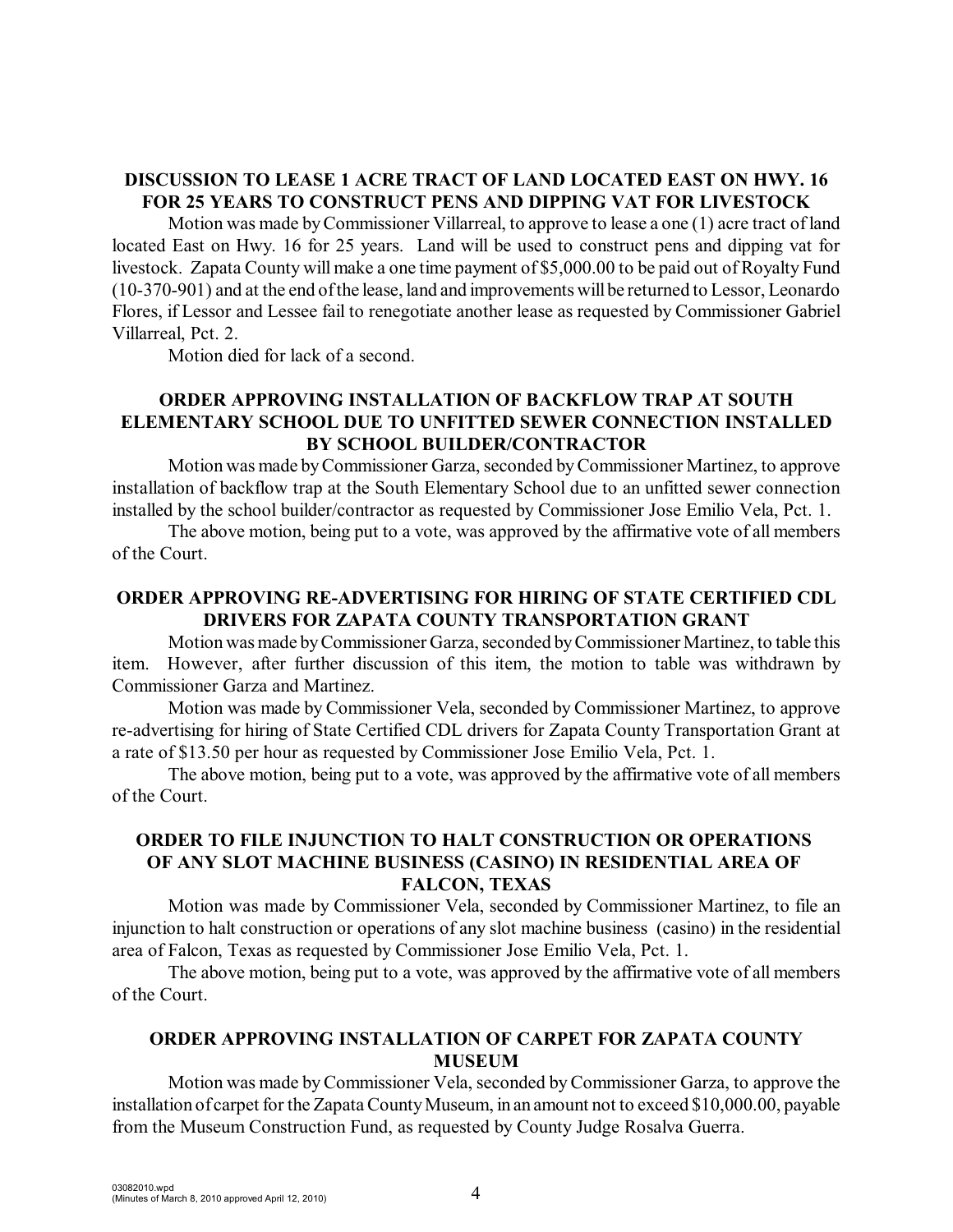The above motion, being put to a vote, was approved by the affirmative vote of all members of the Court.

## **ORDER AMENDING COMMISSIONERS' COURT ORDER DATED JULY 13, 2010 APPROVING ELECTION TO CREATE COUNTY ASSISTANCE DISTRICT WITH AUTHORITY TO LEVY SALES TAX AND SET RATE AT ONE-HALF OF ONE PERCENT TO FINANCE OPERATIONS OF DISTRICT AND BE PLACED ON ELECTION OF NOVEMBER 3, 2009 AND CHANGE ELECTION DATE TO NOVEMBER 9, 2010.**

Motion was made by Commissioner Garza, seconded by Commissioner Martinez, to amend Commissioners Court order dated July 13, 2009 approving the order for an election to create a County Assistance District with the authority to levy a sales tax and set the rate at one-half of one percent to finance the operations of the district and be placed on the ballot for the general election of November 3, 2009 and change election date to November 9, 2010 as requested by Mary Jayne Villarreal-Bonoan, Zapata County Clerk.

The above motion, being put to a vote, was approved by the affirmative vote of all members of the Court.

## **NO ACTION WAS TAKEN ON REQUEST BY HECTOR LOPEZ, JR. TO APPROVE HECTOR LOPEZ, JR. AS A GRANT WRITER IN SOLID WASTE/RECYCLING WITH EPA AND STDC ON AN ADMINISTRATIVE FEE AT NO COST TO THE COUNTY**

## **ORDER APPROVING DESIGNATION OF OFFICE SPACE FOR NEW TEXAS RANGER**

Motion was made by Commissioner Garza, seconded by Commissioner Martinez, to approve designation of office space in the County Courthouse for a new Texas Ranger to be assigned to Zapata County, effective April 1, 2010, as requested by Sigifredo Gonzalez, Jr., County Sheriff.

The above motion, being put to a vote, was approved by the affirmative vote of all members of the Court.

# **ORDER TO TABLE REQUEST BY SIGIFREDO GONZALEZ, JR., COUNTY SHERIFF TO APPROVE MEMORANDUM OF UNDERSTANDING BETWEEN ZAPATA COUNTY SHERIFF'S OFFICE AND ZAPATA COUNTY INDEPENDENT SCHOOL DISTRICT REGARDING DEPUTY SHERIFF ASSIGNED TO ZCISD ON A PART-TIME BASIS**

Motion was made by Commissioner Villarreal, seconded by Commissioner Garza, to table, Memorandum of Understanding between Zapata County Sheriff's Office and Zapata County Independent School District regarding Deputy Sheriff's assigned to ZCISD on a part-time basis as requested by Sigifredo Gonzalez, Jr., County Sheriff.

The above motion, being put to a vote, was approved by the affirmative vote of all members of the Court.

### **ORDER APPROVING PURCHASE OF 2010 FORD F-150 PICK-UP TRUCK FOR COUNTY SHOP**

Motion was made by Commissioner Vela, seconded by Commissioner Martinez, to approve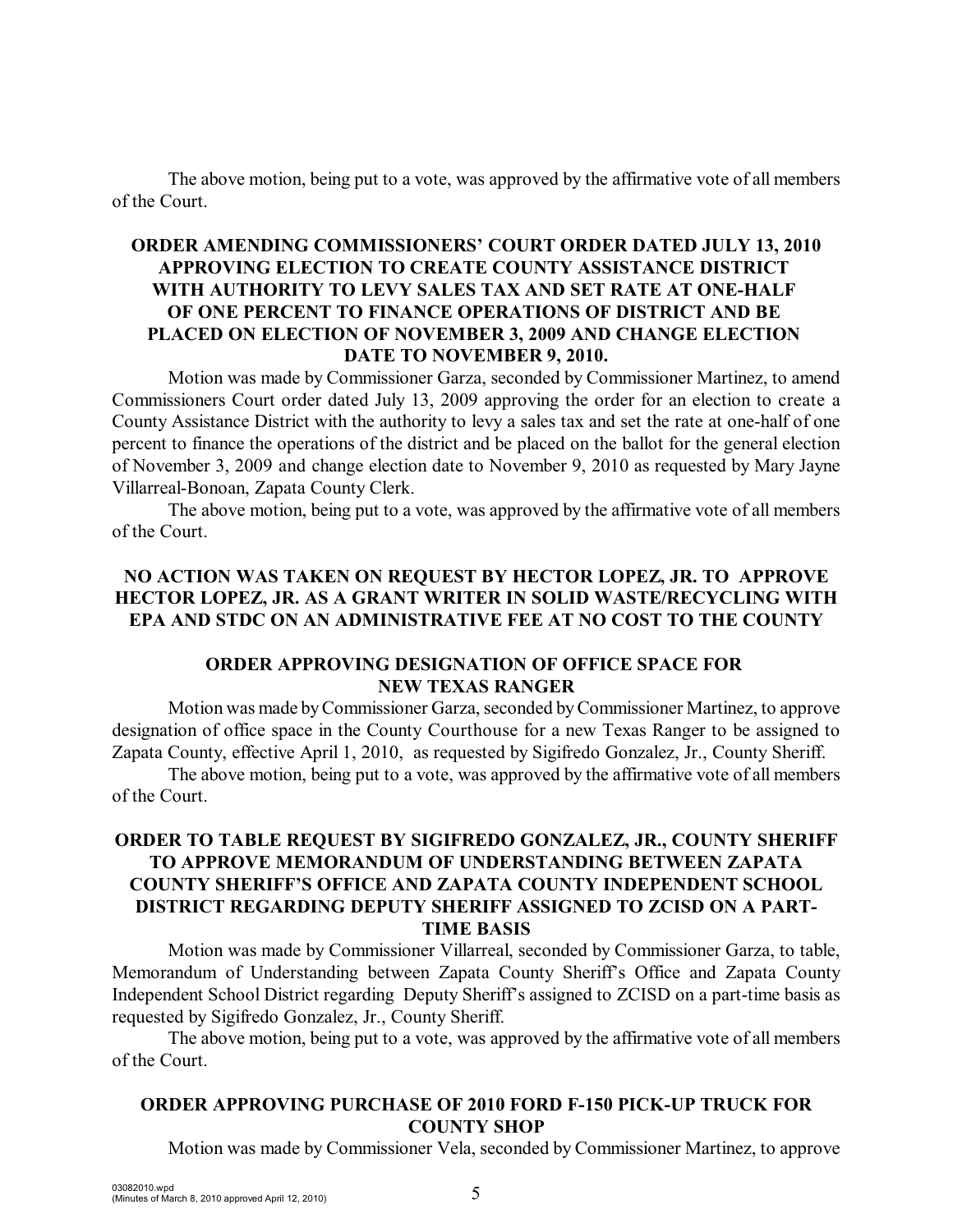purchase of a 2010 Ford F-150 pick-up truck for county shop, \$4,000 will be paid per commissioner and county shop for a total of \$20,000.00, as requested by Jose Mendoza, Shop Foreman.

The above motion, being put to a vote, was approved by the affirmative vote of all members of the Court.

### **ORDER APPROVING INCREASE OF HOLDING FEE FOR ANIMAL SHELTER TO \$10.00 PER DAY**

Motion was made by Commissioner Garza, seconded by Commissioner Martinez, to increase the holding fee for animal shelter from \$10 flat rate to \$10 a day as requested by Guillermo Saenz, Environmental Director.

The above motion, being put to a vote, was approved by the affirmative vote of all members of the Court.

### **MOTION WAS MADE BY COMMISSIONER GARZA, SECONDED BY COMMISSIONER MARTINEZ, TO ENTER INTO EXECUTIVE SESSION**

## **MOTION WAS MADE BY COMMISSIONER GARZA, SECONDED BY COMMISSIONER MARTINEZ TO RETURN TO REGULAR SESSION**

# **ORDER RESCINDING COURT'S ORDER OF FEBRUARY 10, 2010 AWARDING BID TO ANDERSON COLUMBIA, INC., AND AWARDING BID TO ABCT CONSTRUCTION, LOW BIDDER FOR STREET IMPROVEMENT IN PRECINCT TWO, PHASE FOUR**

Motion was made by Commissioner Villarreal, seconded by Commissioner Martinez, to rescind the court's order of February 10, 2010 awarding bid to Anderson Columbia, Inc., and award bid to ABCT Construction, lowest bidder for street improvement in Pct. 2, Phase 4 as requested by Juan J. Cruz, Escamilla, Poneck & Cruz, LLP.

The above motion, being put to a vote, was approved by the affirmative vote of all members of the Court.

## **ORDER RESCINDING COURT'S ORDER OF FEBRUARY 8, 2010 WHERE NEW MEMBERS OF HISTORICAL COMMISSION WERE APPROVED**

Motion was made by Commissioner Vela, seconded by Commissioner Garza, to rescind court's order of February 8, 2010 Commissioner's Meeting Agenda, Item #19 where new members of Zapata County Historical Commission were approved. Members that were removed will remain as requested by Commissioner Jose Emilio Vela, Pct. 1.

The above motion, being put to a vote, was approved by the affirmative vote of all members of the Court.

## **NO ACTION WAS TAKEN ON REQUEST BY COMMISSIONER JOSE EMILIO VELA, PCT. 1, ON DISCUSSION OF PERSONNEL MATTERS**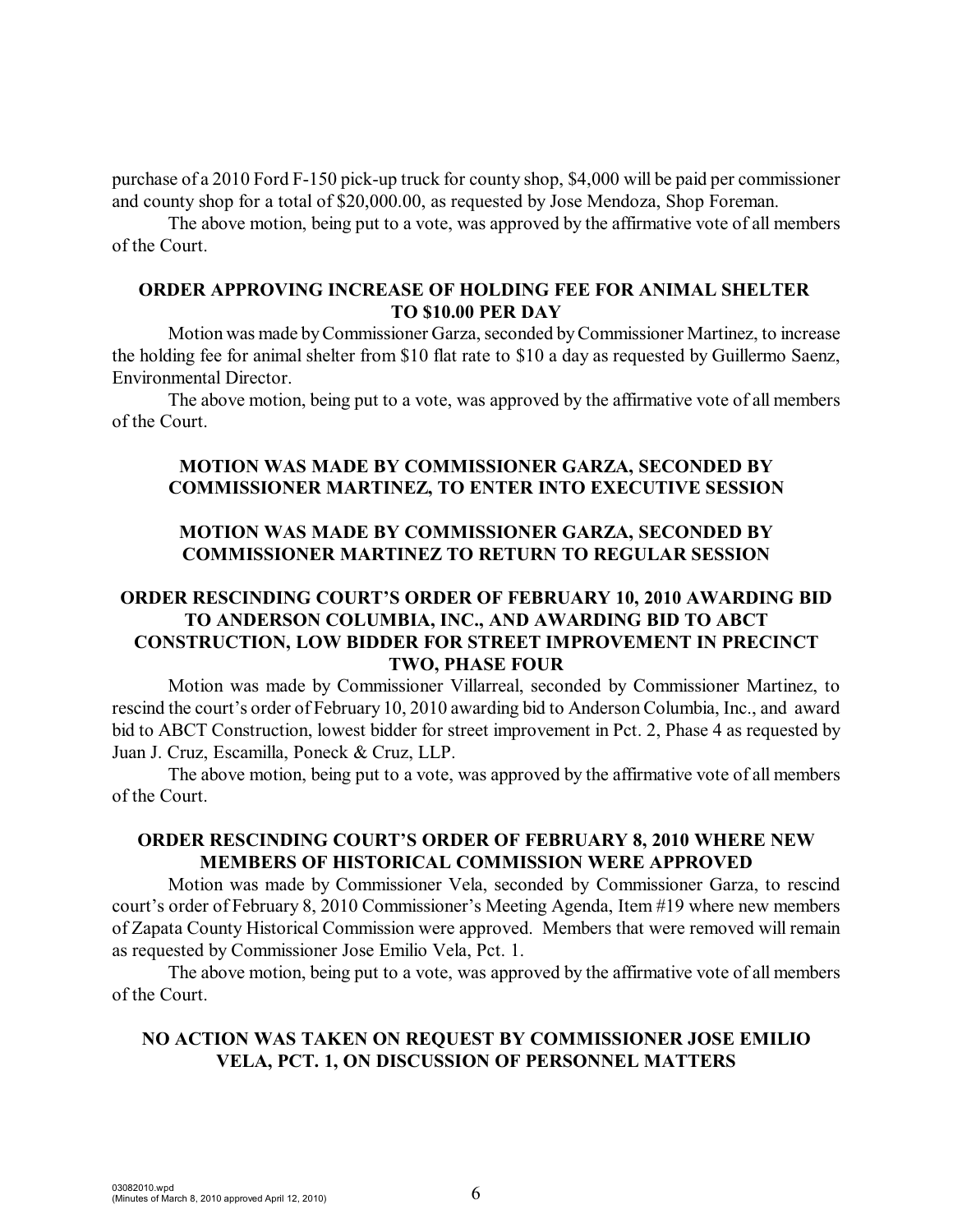# **NO ACTION WAS TAKEN ON REQUEST BY COUNTY ATTORNEY SAID ALFONSO FIGUEROA ON CONSULTATION WITH ATTORNEY AND POSSIBLE ACTION REGARDING THE RECONSIDERATION OF BID AWARDED FOR STREET IMPROVEMENT IN PCT. 2, PHASE 4**

### **ORDER AUTHORIZING COUNTY ATTORNEY SAID ALFONSO FIGUEROA TO SETTLE CASE IN REFERENCE TO DAMAGE TO A VEHICLE ON COUNTY PROPERTY**

Motion was made by Commissioner Vela, seconded by Commissioner Garza, to authorize County Attorney Said Alfonso Figueroa, to settle case in reference to damage to a vehicle on county property as requested by County Attorney Said Alfonso Figueroa.

The above motion, being put to a vote, was approved by the affirmative vote of all members of the Court.

### **ORDER AUTHORIZING COUNTY ATTORNEY SAID ALFONSO FIGUEROA TO ENTER INTO SETTLEMENT AGREEMENT AND REIMBURSE JENNINGS ROAD OWNERS AS PER PARAMETER SET BY COURT**

Motion was made by Commissioner Vela, seconded by Commissioner Martinez, to authorize County Attorney Said Alfonso Figueroa, to enter into settlement agreement and reimburse Jenning's Road owners as per parameter set by court as requested by County Attorney Said Alfonso Figueroa.

The above motion, being put to a vote, was approved by the affirmative vote of all members of the Court.

### **ORDER TO TABLE REQUEST BY COMMISSIONER NORBERTO GARZA, PCT. 4, ON CONSULTATION WITH ATTORNEY AND/OR ACTION IN REGARDS TO COUNTY'S POTENTIAL ROLE IN A CEMENT PROJECT ALONGSIDE AN ARROYO IN MEDINA ADDITION**

Motion was made by Commissioner Vela, seconded by Commissioner Villarreal, to table, request by Commissioner Norberto Garza, Pct. 4, on consultation with attorney and/or action in regards to the county's potential role in a cement project alongside an arroyo in Medina Addition.

The above motion, being put to a vote, was approved by the affirmative vote of all members of the Court.

# **NO ACTION WAS TAKEN ON REQUEST BY MARIA G. DAVILA, ZCHC CHAIRPERSON TO PRESENT GOVERNING BOARD OF THE ZAPATA COUNTY HISTORICAL COMMISSION**

#### **ORDER APPROVING FUNDS FOR CONSTRUCTION OF ROPING ARENA**

Motion was made byCommissioner Garza, seconded by Commissioner Martinez, to approve funds in the amount of \$59,464.00 for construction of roping arena, to be paid from line item 10-409- 706 (restricted account). The \$59,464.00 is the balance after deduction of \$150,000.00 (\$75,000.00 carry over 2008-2009 budget and \$75,000.00 2009-2010 budget) of Fig Co's proposal of \$209,464.00. The county will advertise for bids. Item was requested by Jose F. Mendoza, County Shop Foreman.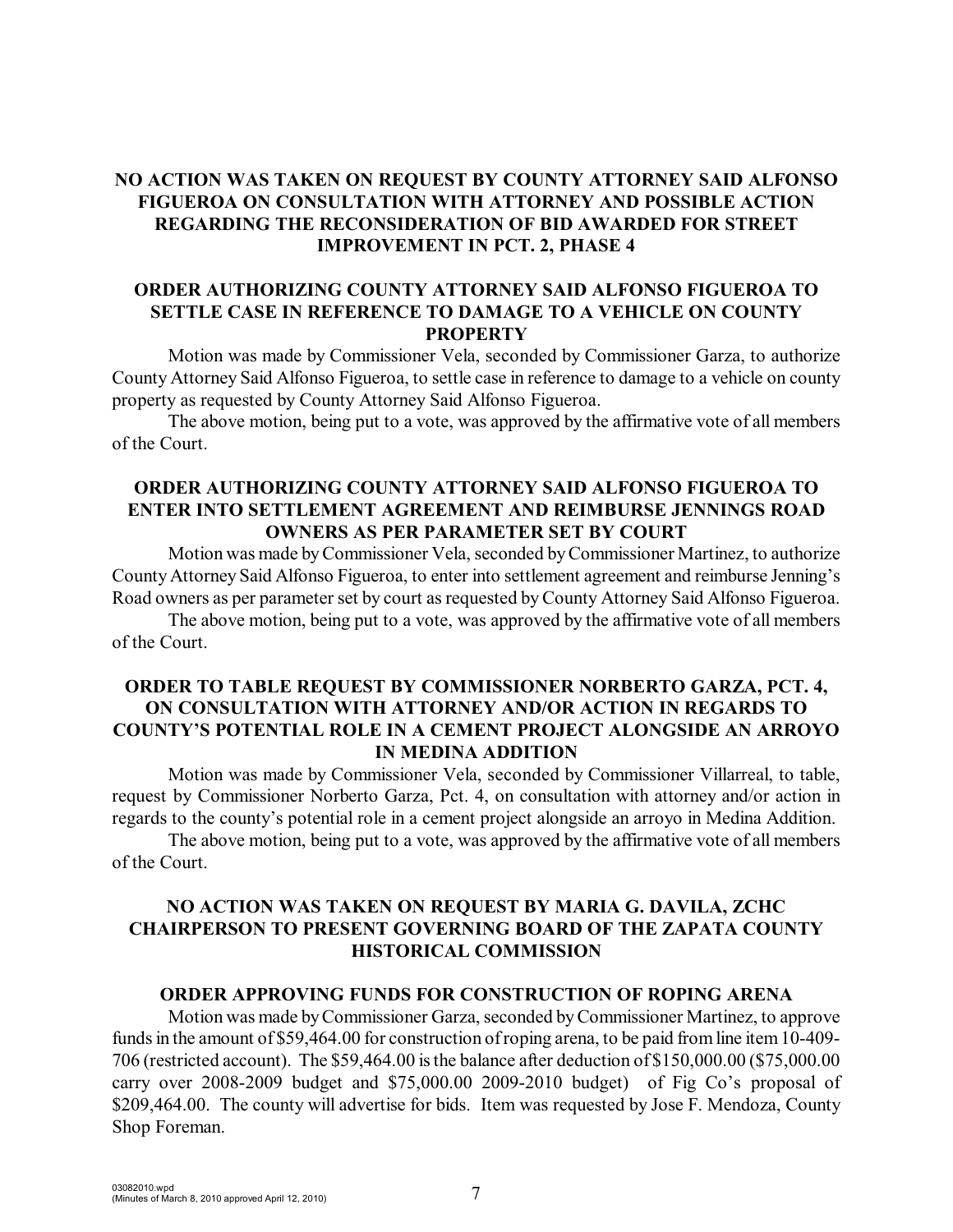The above motion, being put to a vote, was approved by the affirmative vote of Commissioners Garza, Martinez, and Villarreal. Commissioner Vela voted against. Motion carried.

### **ORDER APPROVING SUBMISSION OF TWO GRANTS: JUVENILE PROBATION LIAISON OFFICER AND JUVENILE JUSTICE ALTERNATIVE TO THE OFFICE OF THE GOVERNOR, CRIMINAL JUSTICE DIVISION TOTALING \$154,755.00**

Motion was made by Commissioner Vela, seconded by Commissioner Garza, approving the submission of two grants: Juvenile Probation Liaison Officer and Juvenile Justice Alternative to the Office of the Governor, Criminal Justice Division, totaling \$154,755.00 as requested by Roger Miller, Juvenile Probation Officer.

The above motion, being put to a vote, was approved by the affirmative vote of all members of the Court.

#### **ORDER APPROVING TERMINATION OF OSCAR MEDINA'S CONTRACT AS LANDFILL CONSULTANT**

Motion was made by Commissioner Vela, seconded by Commissioner Garza, to approve termination of Oscar Medina's contract as Landfill Consultant due to the Municipal Solid Waste Management Class A Certification from TCEQ having been acquired by Guillermo Saenz, local Environmental Director as requested by Guillermo Saenz, Environmental Director.

The above motion, being put to a vote, was approved by the affirmative vote of all members of the Court.

## **ORDER APPROVING NEW CONTRACT FOR GRANDE GARBAGE AT A RATE OF \$30.00 PER TON**

Motion was made by Commissioner Villarreal, seconded by Commissioner Vela, to table this item. However, motion was rescinded by Commissioner Villarreal and Vela.

Motion was made by Commissioner Villarreal, seconded by Commissioner Vela, to approve new contract for Grande Garbage at a rate of \$30.00 per ton instead of \$25.00 per ton, as requested by Guillermo Saenz, Environmental Director.

The above motion, being put to a vote, was approved by the affirmative vote of all members of the Court.

#### **ORDER APPROVING INSTALLATION OF SPEED HUMPS SECURITY LIGHTS**

Motion was made byCommissioner Garza, seconded by Commissioner Villarreal, to approve the installation of a speed hump between Alamo and  $1<sup>st</sup>$  Street as requested by Commissioner Norberto Garza, Pct. 4.

The above motion, being put to a vote, was approved by the affirmative vote of all members of the Court.

Motion was made by Commissioner Garza, seconded by Commissioner Villarreal, to approve the installation of a security light at 1409 Medina as requested by Commissioner Norberto Garza, Pct. 4.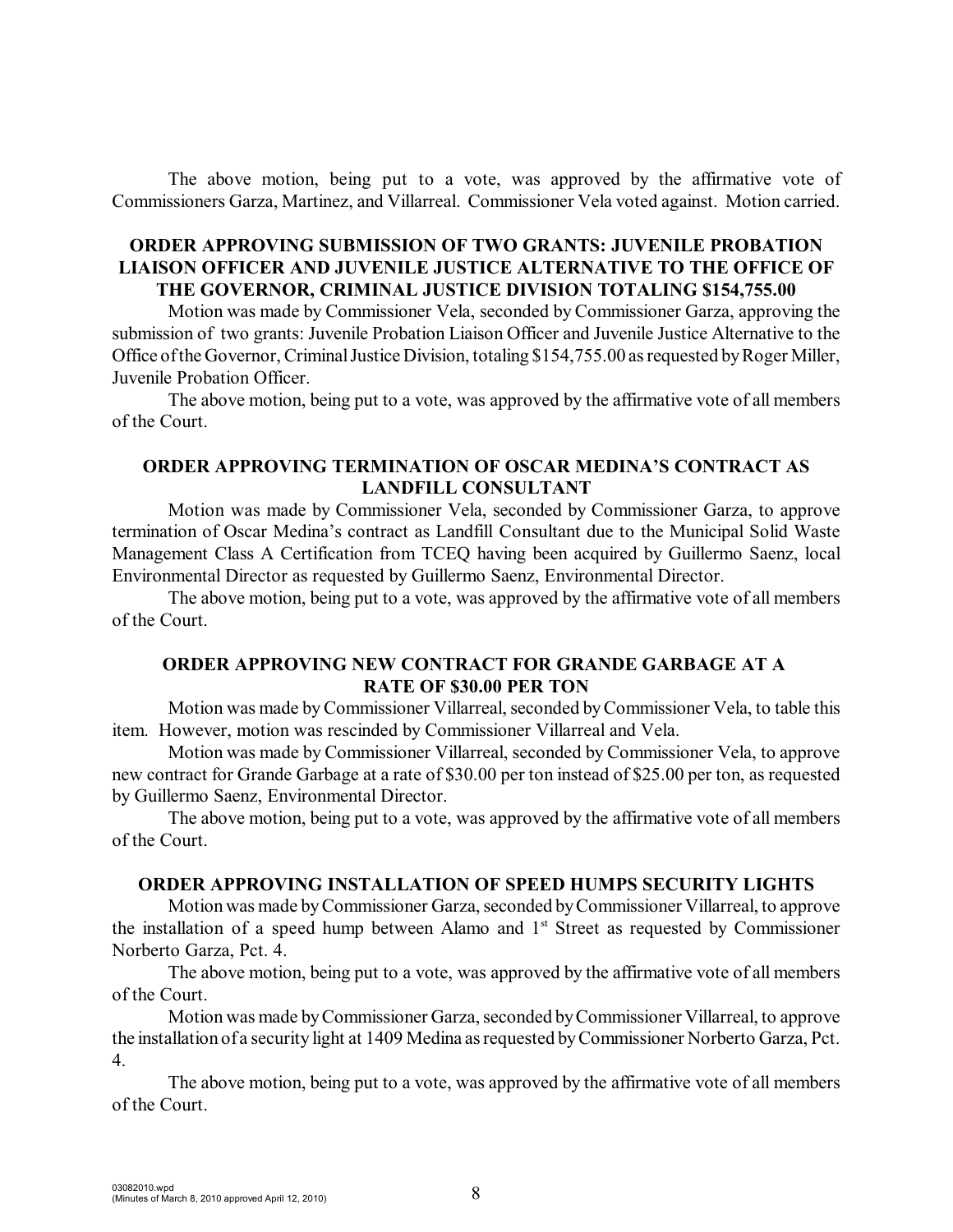Motion was made byCommissioner Garza, seconded by Commissioner Villarreal, to approve the installation of a speed hump at 406 Zapata as requested by Commissioner Norberto Garza, Pct. 4.

The above motion, being put to a vote, was approved by the affirmative vote of all members of the Court.

Motion was made by Commissioner Garza, seconded by Commissioner Villarreal, to approve the installation of a speed hump at 602 Zapata as requested by Commissioner Norberto Garza, Pct. 4.

The above motion, being put to a vote, was approved by the affirmative vote of all members of the Court

Motion was made by Commissioner Garza, seconded by Commissioner Villarreal, to approve the installation of a security light at 141 Valle Verde in the town of San Ygnacio as requested by Commissioner Gabriel Villarreal, Pct. 2.

The above motion, being put to a vote, was approved by the affirmative vote of all members of the Court

Motion was made by Commissioner Garza, seconded byCommissioner Villarreal, to approve installation of speed humps at the following locations:

a.  $19<sup>th</sup>$  and Diaz Street on Roma Street

b.  $19<sup>th</sup>$  and  $20<sup>th</sup>$  on Diaz Street

as requested by Commissioner Norberto Garza, Pct. 4.

The above motion, being put to a vote, was approved by the affirmative vote of all members of the Court.

## **ORDER APPROVING LINE ITEM TRANSFERS**

Motion was made by Commissioner Garza, seconded by Commissioner Villarreal, to approve the following line item transfer:

|                                                                                       | From: Custodial & Maintenance |              |  |                       | 10-516-730 Contract Services             |  | \$699.00    |  |  |
|---------------------------------------------------------------------------------------|-------------------------------|--------------|--|-----------------------|------------------------------------------|--|-------------|--|--|
| To:                                                                                   | Custodial & Maintenance       |              |  |                       | 10-516-731 Annual Elevator Cont.         |  | \$699.00    |  |  |
| for Elevator Contract Services as requested by Maria Gutierrez, Custodian Supervisor. |                               |              |  |                       |                                          |  |             |  |  |
| From: Pct. 1                                                                          |                               | 09-001-679   |  |                       |                                          |  | \$40,000.00 |  |  |
| $To:$ Pct. 1                                                                          |                               | $10-001-392$ |  | <b>Parks</b>          |                                          |  | \$40.000.00 |  |  |
| to meet budget requirements as requested by Commissioner Jose Emilio Vela, Pct. 1.    |                               |              |  |                       |                                          |  |             |  |  |
| From: Pct. 2                                                                          |                               |              |  | 10-002-667 Year Flood |                                          |  | \$15,000.00 |  |  |
| To: Pct. $2$                                                                          |                               |              |  |                       | 10-002-107 Parks, Building, Construction |  | \$15,000.00 |  |  |
| to meet budget requirements as requested by Commissioner Gabriel Villarreal, Pct. 2.  |                               |              |  |                       |                                          |  |             |  |  |

The above motion, being put to a vote, was approved by the affirmative vote of all members of the Court.

# **ORDER APPROVING RESOLUTION OF SUPPORT FOR ZAPATA COUNTY ECONOMIC DEVELOPMENT CENTER TO APPLY FOR GRANT THROUGH U.S. DEPARTMENT OF AGRICULTURE - RURAL BUSINESS PROGRAMS RURAL BUSINESS OPPORTUNITY GRANT**

Motion was made by Commissioner Vela, seconded by Commissioner Garza, to approve the Resolution of Support for the Zapata County Economic Development Center to apply for a grant through the U.S. Department of Agriculture - Rural Business Programs Rural Business Opportunity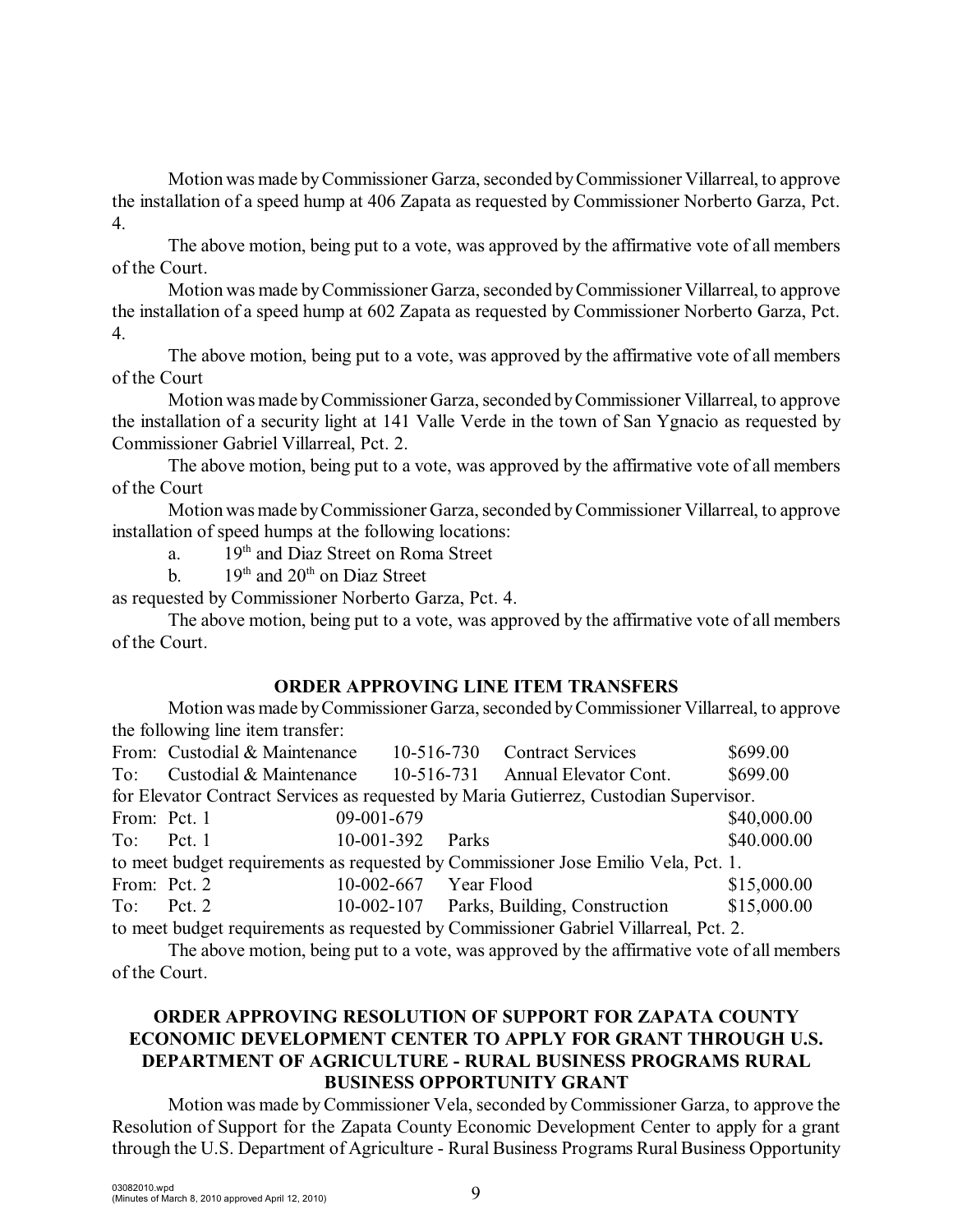Grant for implementation of projectsidentified in the South Texas Economic Development Council CEDS and for completion of a Zapata County Economic Development Strategic Plan as requested by Peggy Umphres, ZCEDS President.

The above motion, being put to a vote, was approved by the affirmative vote of all members of the Court.

#### **ORDER APPROVING RESOLUTION OF SUPPORT FOR ZAPATA COUNTY ECONOMIC DEVELOPMENT CENTER TO APPLY FOR GRANT THROUGH U.S. DEPARTMENT OF COMMERCE - ECONOMIC DEVELOPMENT ADMINISTRATION**

Motion was made by Commissioner Martinez, seconded by Commissioner Villarreal, to approve Resolution of Support for the Zapata County Economic Development Center to apply for a grant through the U.S. Department of Commerce - Economic Development Administration for implementation of projects identified in the South Texas Economic Development Council CEDS and for completion of a Zapata County Economic Development Strategic Plan as requested by Peggy Umphres, ZCEDS, President.

The above motion, being put to a vote, was approved by the affirmative vote of all members of the Court.

## **NO ACTION WAS TAKEN ON REQUEST BY PEGGY UMPHRES, ZCEDS PRESIDENT TO APPROVE THE RESOLUTION OF SUPPORT FOR THE ZAPATA COUNTY ECONOMIC DEVELOPMENT CENTER TO APPLY FOR A GRANT THROUGH THE TEXAS DEPARTMENT OF RURAL AFFAIRS PROGRAM FOR THE IMPLEMENTATION OF PROJECTS IDENTIFIED IN THE SOUTH TEXAS ECONOMIC DEVELOPMENT COUNCIL CEDS AND FOR COMPLETION OF A ZAPATA COUNTY ECONOMIC DEVELOPMENT STRATEGIC PLAN**

# **NO ACTION WAS TAKEN ON REQUEST BY PEGGY UMPHRES, ZCEDC PRESIDENT, TO CONSIDER AND APPROPRIATE ACTION, INCLUDING APPROVAL AND ADOPTION OF THE PROPOSED TAX ABATEMENTS AND FINANCIAL INCENTIVES TO ENHANCE AND PROMOTE BUSINESS GROWTH IN ZAPATA**

## **NO ACTION WAS TAKEN ON REQUEST BY PEGGY UMPHRES, ZCEDC PRESIDENT, ON DISCUSSION AND THE CONSIDERATION AND APPROPRIATE ACTION, INCLUDING APPROVAL AND ADOPTION OF THE PROPOSED TAX ABATEMENT AND FINANCIAL INCENTIVES AND CORRESPONDING GUIDELINES AND CRITERIA TO ENCOURAGE AND PROMOTE JOB CREATION, TAX BASE ENHANCEMENT AND EXPAND BUSINESS GROWTH IN ZAPATA COUNTY**

### **NO ACTION WAS TAKEN ON REQUEST BY PEGGY UMPHRES, ZCEDC PRESIDENT, TO CONSIDER AND APPROVE THE INCENTIVE PROPOSAL OF PROJECT TUMBLEWEED**